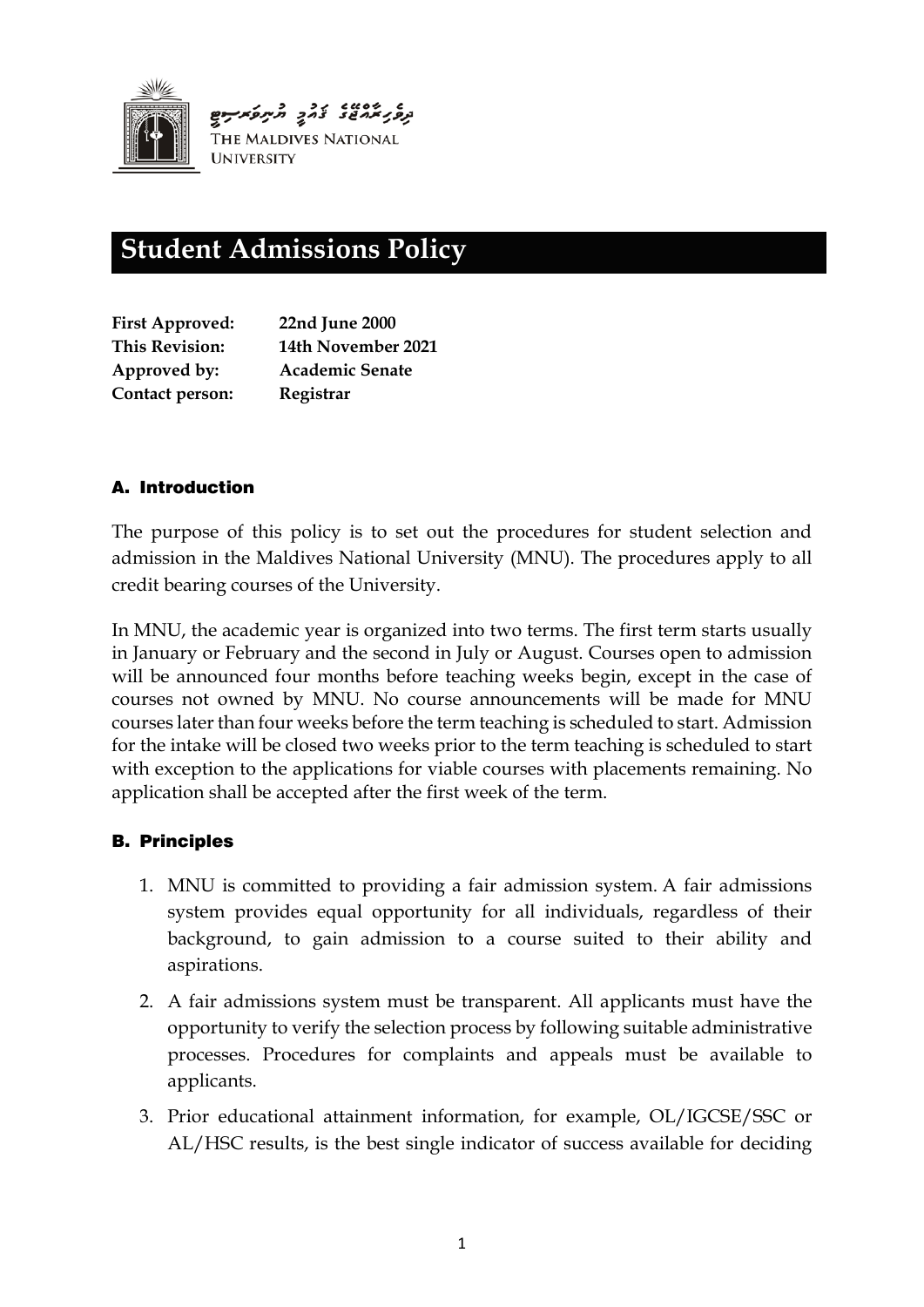admission. Admission criteria for any course should not include factors irrelevant to the assessment of the potential of the student to complete a course.

- 4. Admission processes should minimize barriers that are irrelevant to meeting admission requirements.
- 5. MNU Admissions system must be regarded by the public with confidence. It must offer a high-quality, prompt and professional service to applicants.
- 6. *Eligible* applicants will be offered seats on a *first-come first-served basis*; that is, students are allocated seats in the order the eligible applications arrive without other considerations or biases including higher academic attainment. However, exceptions can be made to "*merit based*" selection for selective courses decided by the Admission Committee.
- 7. Whenever possible, student preferences on courses will be given priority.

#### C. Information for applicants and enquirers

- 1. Accurate and appropriate pre-entry information, transparent admissions procedures and support to prospective students will be provided by MNU.
- 2. Up-to-date selection criteria and processes including the type of selection process will be published on MNU website.
- 3. Every effort will be made to ensure that the information provided is accurate at the time of publication. All information that is subject to change, after publication such as course information, entry criteria, University processes/policies and financial matters will be kept up-to-date on MNU website.

#### D. Responsibilities and roles of Student Administrative Services

The Student Administrative Services is responsible for:

- 1. Announcing courses for every intake in MNU website and in government Gazette and in as per the academic calendar dates
- 2. Responding to enquiries regarding admission processes and advising students on specific applications.
- 3. Receiving and processing all applications to study at the University.
- 4. Decision making in line with agreed criteria and onward transmission to applicants.
- 5. Advising students on course applications.
- 6. Informing students on their admission status:
	- (a) Within two weeks of application submission for courses with *first-come first served* selection process.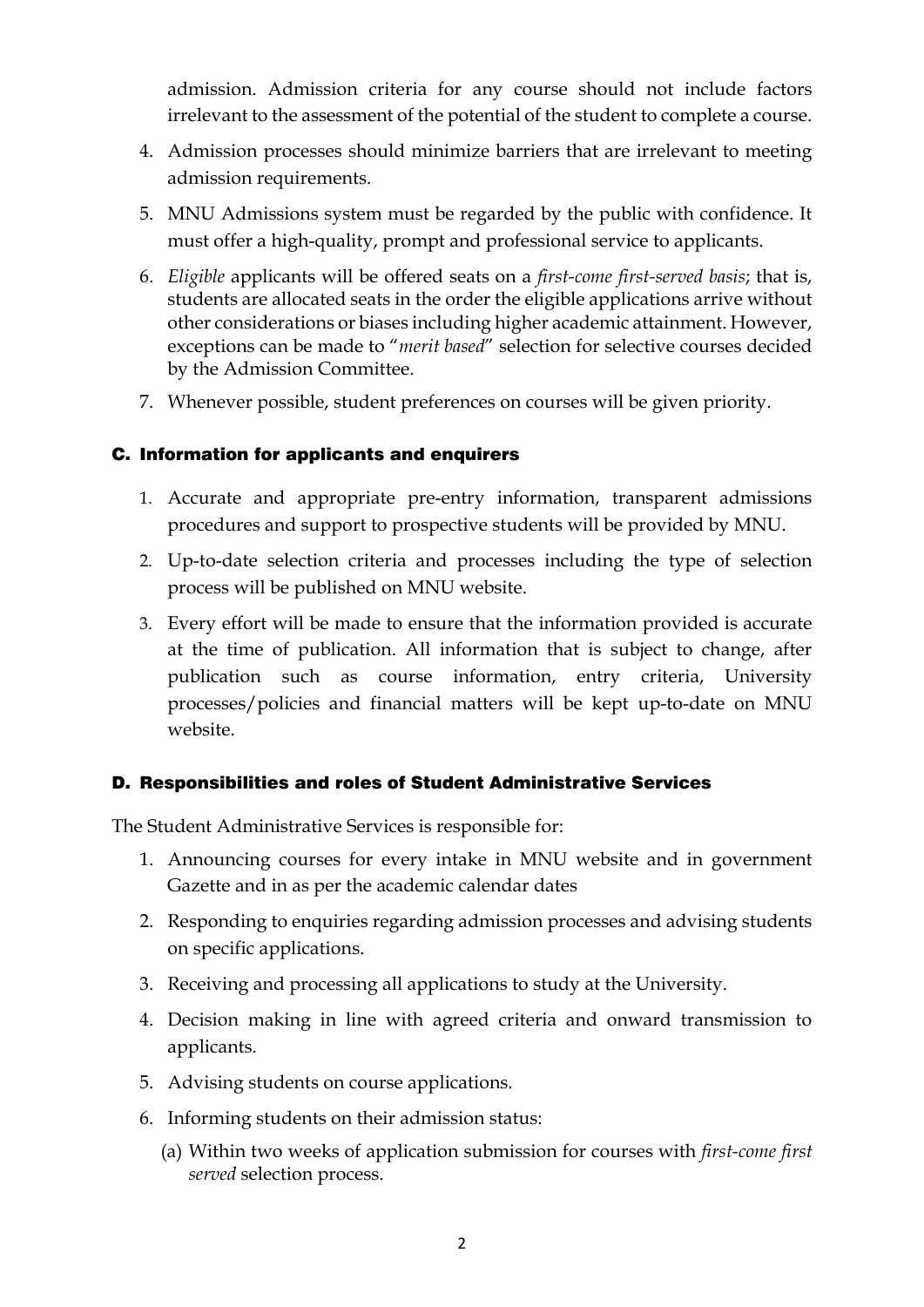(b) Within two weeks of application deadline for courses with a *merit-based* selection process.

#### E. Responsibility of applicants in the application process

The Applicant is responsible:

- 1. To provide full and accurate information in an application and to notify MNU of any changes or corrections to the original application.
- 2. To abide by the [rules and regulations](http://www.exeter.ac.uk/staff/policies/calendar/part1/otherregs/) of the University in the application process.

## F. Selection criteria

For most MNU courses the number of applications received is *more* than the available seats. Therefore, seats may not be offered to *all* applicants who meet the minimum entry qualifications. All applicants for a course are assessed against the *sam*e entry criteria which are publicly announced through MNU website and other media channels. Where seats are allocated on a first-come first-served basis, a student who has better examination results but applies later may not get admission*.* 

#### *Academic Requirements*

- 1. Details of course specific entry criteria will be made available when applications are called for.
- 2. Applicants must possess the minimum qualifications as required by individual Faculty/Centre or courses.
- 3. Applicants who do not meet the published criteria but are awaiting results can submit provisional results such as AS results/unofficial transcript. These applicants will be given a conditional offer.
- 4. In special circumstances when a revision of entry criteria is required, a new public announcement of the revised criteria will be made.

#### *Non-academic and further requirements*

- 1. Some MNU courses require appropriate levels of English Language competence. Applicants who do not have the level of English Language requirement may sit the MNU English Language Entrance examination conducted at least twice each year by MNU. Where other language or subject competencies form prerequisites for admission, MNU may offer examinations at its discretion.
- 2. Entry to some courses of study requires students to meet additional nonacademic conditions. These may include interviews, police screening checks and health checks. Where such requirements are called for, these will be specified in the announcement and advised to applicants.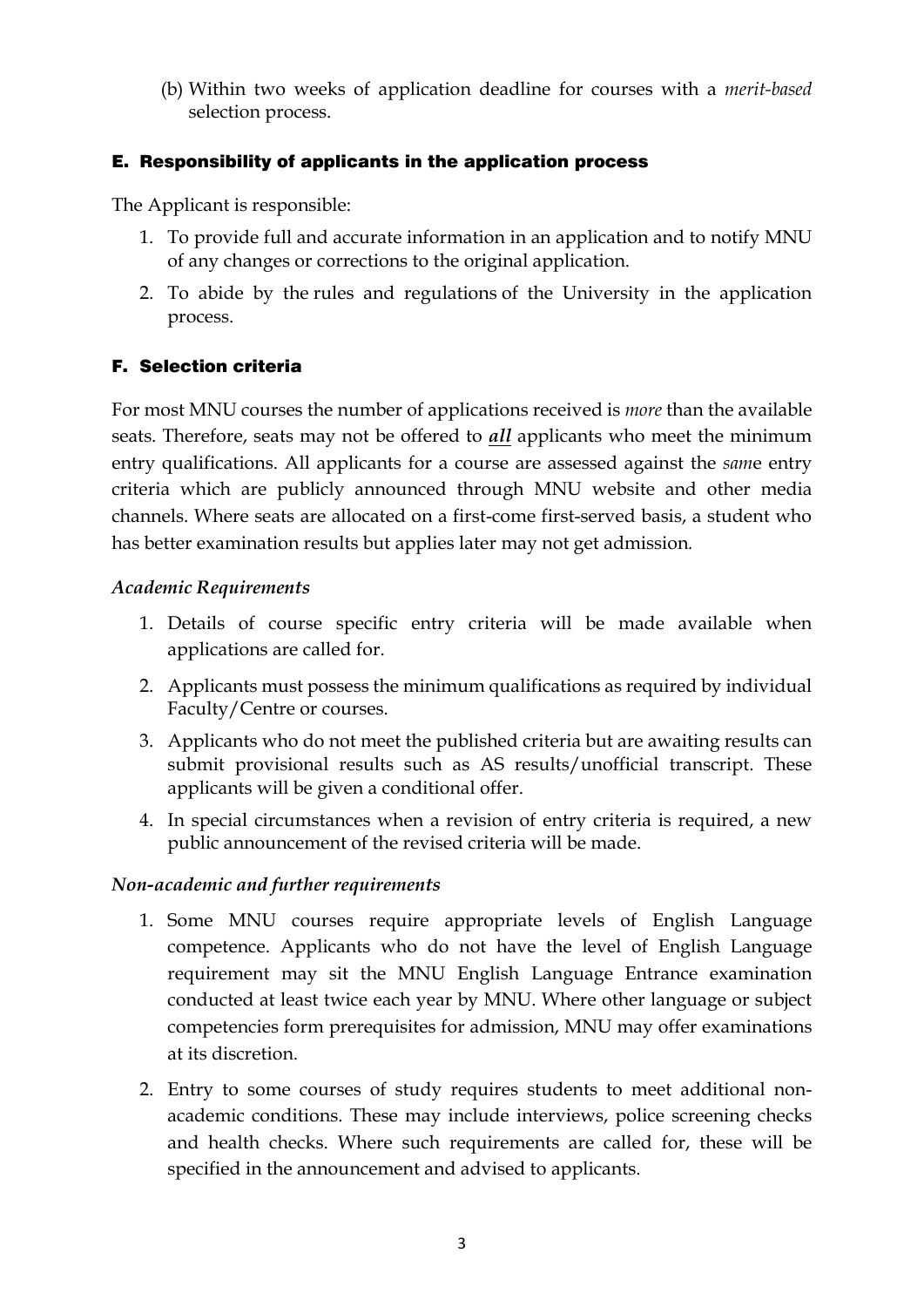3. Applicants seeking entry from alternative requirements must submit details of work experience and other documents to support their applications.

## G. Documents for Application

- 1. The maximum number of courses applied by an applicant should not exceed three (3) for any particular intake.
- 2. All the courses an applicant is applying for must be stated in one application form in the order of preference. Offers will be given based on the preference of the applicant and availability of seats.
- 3. Students will need to submit the following with all applications:
	- a. Completed and signed University application form.
	- b. Copies of all relevant certificates and / or credentials.
	- c. Copy of national identity card.
- 4. For some courses, all or some of the following additional documentations are required. The required documents will be specified in the course announcement.
	- a. Proof of employment from employers.
	- b. A reference from the current or last employer.
	- c. Records such as school leaving certificate, copy of the report card for the last year completed at school.
	- d. Statement of Purpose
	- e. Other documents

## H. Assessing and communicating with applicants

- 1. The Student Administrative Services and MNU campuses receive all applications.
- 2. The Student Administrative Services processes all applications.
- 3. If the course involves an assessment based on academic requirements only and if the selection process is *merit-based*, then a 3-member committee will make the selection decision. The 3 members are Registrar, Dean of the faculty or Dean's appointment within the faculty and 1 member outside the faculty appointed by the DVC Academic Affairs.
- 4. If the course involves an assessment based on academic requirements only and if the selection process is *first-come first-served*, then the Registrar's office will make the selection decision based on entry criteria. The decision will be informed to the student by email.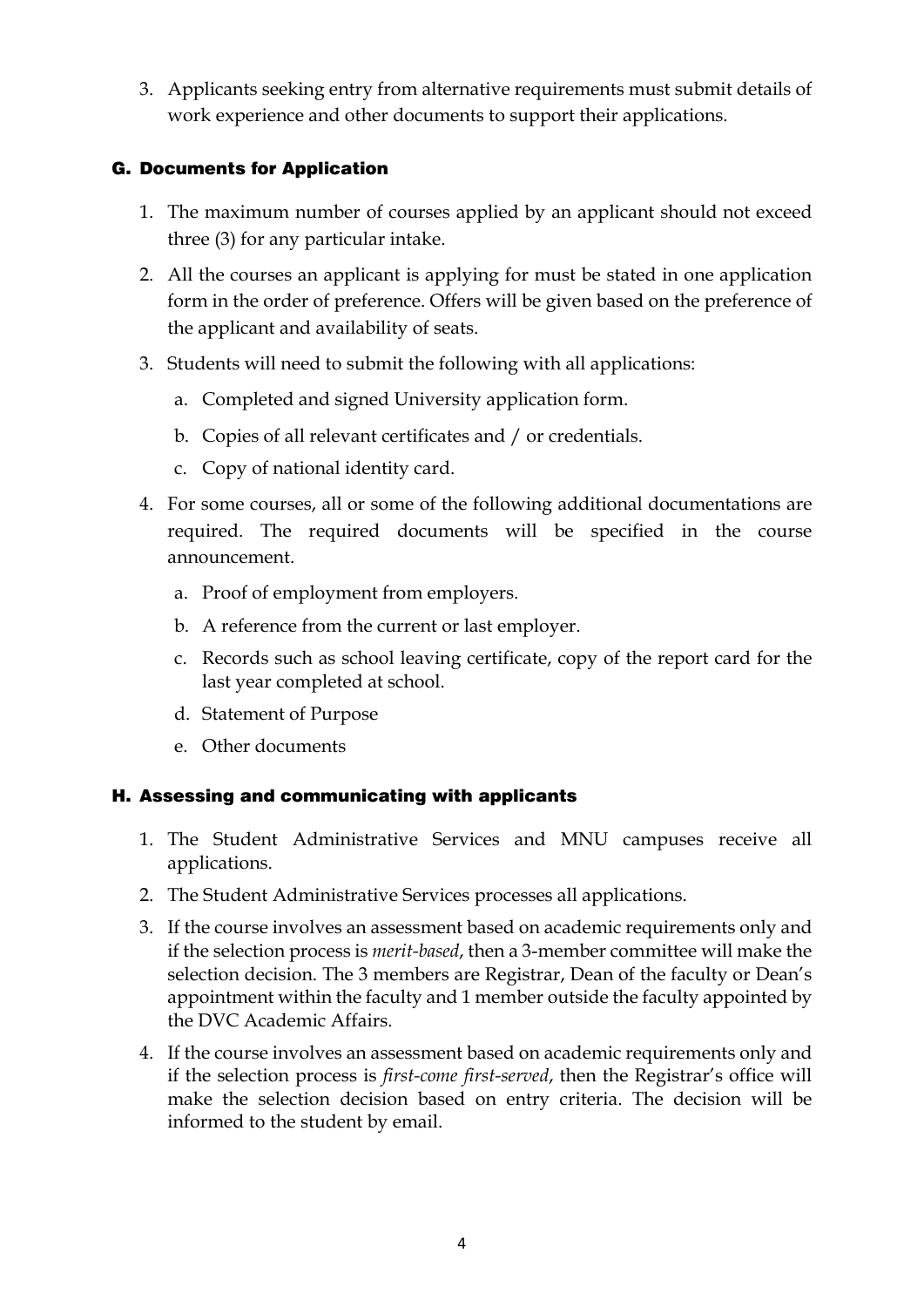- 5. In cases, where achievement against the criteria is not certificated or is otherwise unclear, an application may be referred to the respective Faculty/Centre.
- 6. Where further assessment activity is required (e.g. interview/entrance examination), the applicants will be referred to the respective Faculty/Centre/Department. For such cases the offer-making process may be delayed.
- 7. In all cases decisions and subsequent admissions-related information are communicated by the Student Administrative Services Office via email.

## I. Acceptance of offer and registration

- 1. Once an applicant receives an offer for an MNU course the applicant is expected to do the following:
	- a. Accept the offer by submitting the signed registration form with the attested supporting documents. Registration will be subject to verification of documents submitted with the application.
	- b. Register in the course and pay fees in the period noted in the offer letter.
	- c. Complete any other requirements noted in the offer letter.
- 2. The University reserves the right to cancel an offer if the applicant does not register in the period stated in the offer letter*.*

## J. Withdrawal or cancellation of offer

The university reserves the right to withdraw or cancel an offer under the following circumstances:

- 1. The offer to a course is based on the assumption that the applicant has accurately and truthfully presented all the relevant facts in their application documents. The University will withdraw or cancel the offer if it was found that the documentation provided to secure the offer is inaccurate or incomplete or misrepresented the applicant's academic and other achievements.
- 2. The University will withdraw the offer, if the applicant is found to have a criminal conviction or engaged in nefarious activities that could compromise the reputation and safety of other students and staff.
- 3. University policies stipulate that a certain number of students must register for a course before the course can be taught. The offer will be withdrawn if the registered students are fewer than what is required.
- 4. In extenuating circumstances, the University may not be able to gain access to resources that it expected to gain to run a course. In these circumstances, the offer will be withdrawn.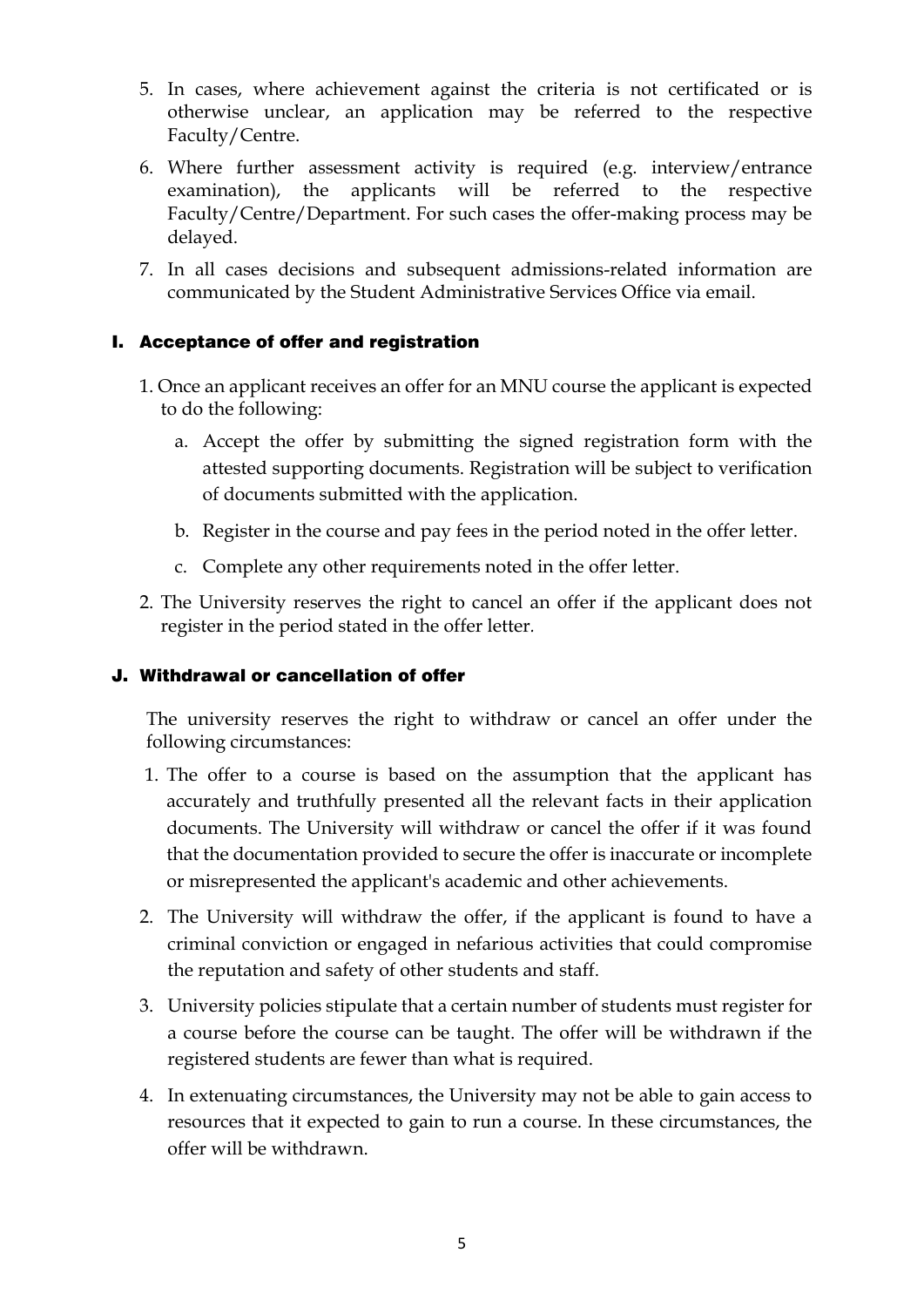- 5. If the offer made to an applicant is withdrawn, the University will attempt to offer the student, his or her second or third choice of course, in that order, subject to availability of seats and eligibility.
- 6. Offer of a seat in a course is considered withdrawn if the student does not complete the acceptance and registration processes in the period given in the offer letter.
- 7. In cases where an offer is withdrawn or cancelled, the liability of the University is limited to the reimbursement of the fees collected.

## K. Admission Committee

For every intake a 5-member Admission Committee will be formulated at least one month prior to the announcement date. This Committee will meet and decide the courses that should follow a merit-based selection process.

The admission committee consists of the following members:

- 1. DVC Academic affairs
- 2. Registrar
- 3. Quality Assurance Controller
- 4. One member appointed from the Academic Senate
- 5. One member appointed by the Vice Chancellor